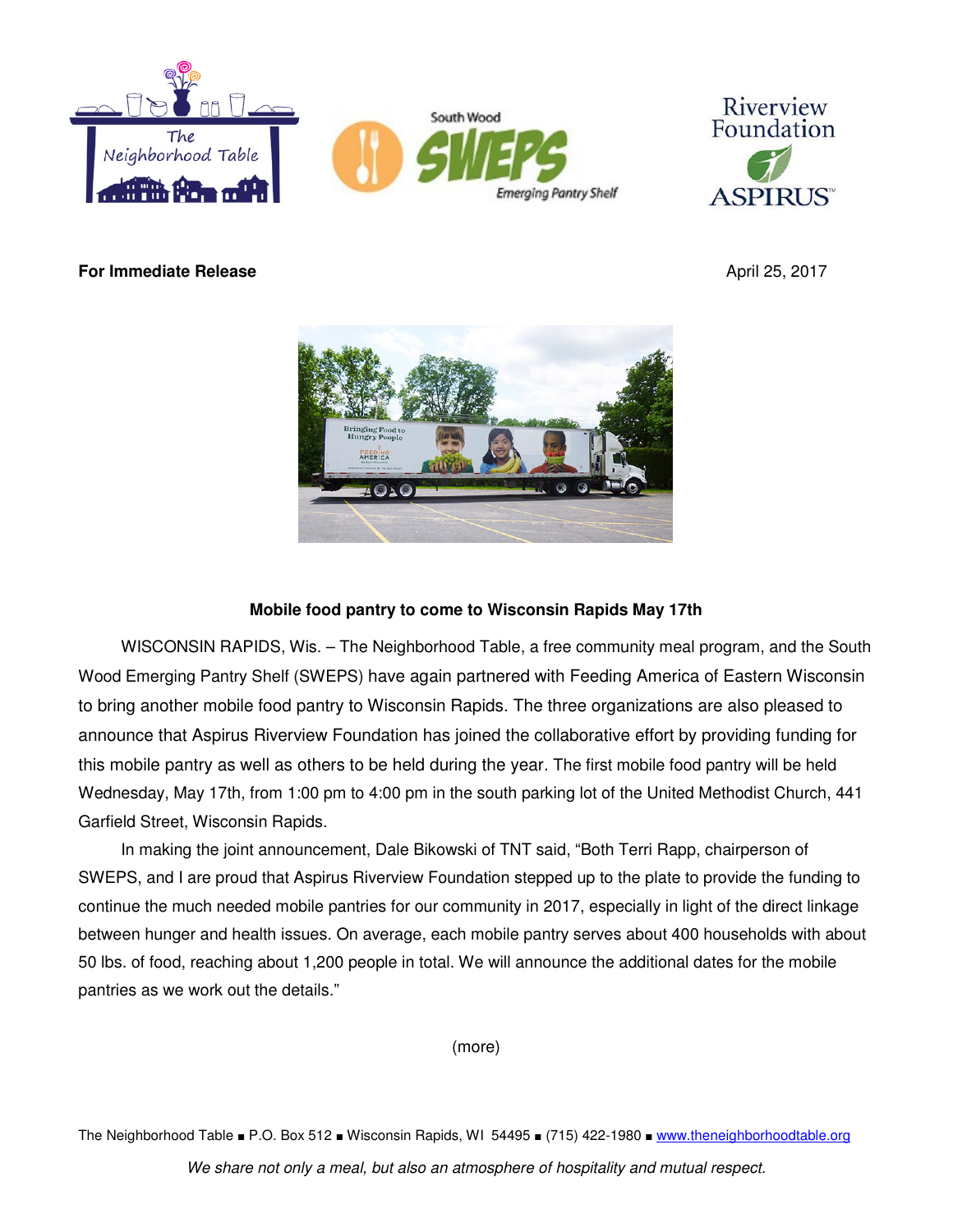This mobile food pantry will be handled in the same manner as the pantries held last year. Participants are to:

- Preregister by selecting an available time slot at http://www.theneighborhoodtable.org or call 715-422-2050 weekdays between the hours of 8:30 am to 11:30 am.
- Show proof of south Wood County residency via a current driver's license or recent utility bill.
- Qualify for any of the various food assistance programs such as SNAP/Food Share/Quest, free and reduced lunches, WIC, etc.
- Participants are asked to bring sturdy containers for the food they will be given.
- On day of event, participants should come to the pantry **no earlier** than their confirmed time slot. This is to avoid traffic congestion that has occurred in the past.
- Those who come to the pantry without being preregistered will be turned away and asked to come back after 4 pm to get food if it is still available.

Details of this and future mobile food pantries will be promoted on The Neighborhood Table's Facebook page, www.theneighborhoodtable.org as well as the Facebook page of SWEPS of Wisconsin Rapids and www.swepspantry.org

## **About The Neighborhood Table**

The Neighborhood Table (TNT) is a nonprofit 501(c)3 charitable organization with the mission to reduce hunger, improve the quality of life and create an awareness of the needs that exist in the Wisconsin Rapids community and surrounding area. The organization was formed in late 2003 and has grown to serving approximately 20,000 meals annually on about 75 meal dates. TNT meals are served every Thursday and the last two Tuesdays of each month. More than 115 different groups, businesses and clubs in the area sponsor TNT meals. Core volunteers of The Neighborhood Table carry out the meal/soup kitchen program by offering a free meal to anyone in need. Meals are served from 4:30 pm to 6:00 pm at the United Methodist Church of Wisconsin Rapids, 441 Garfield Street, Wisconsin Rapids. Take-out meals are available on Thursdays only by calling 715-422-1980. The program serves the communities of Wisconsin Rapids, Nekoosa, Port Edwards and surrounding areas in central Wisconsin. To learn more about TNT, available volunteer opportunities, or to make a donation, please visit www.theneighborhoodtable.org.

## **About the South Wood Emerging Pantry Shelf**

The South Wood Emergency Pantry Shelf began in 1975 as a nonprofit organization to provide food to area residents in emergency situations. It has been generously supported by members of the community and the First Congregational Church, 311 –  $2^{nd}$  Street South, Wisconsin Rapids. The organization grew to serving approximately 4,000 people annually with volunteers provided by local churches. In the fall of 2015, the SWEPS board approved the reorganization and move of SWEPS in order to better meet the need for food in the South Wood County area. Effective November 16, 2015, SWEPS became known as the South Wood Emerging Pantry Shelf and now operates at 331 –  $12<sup>th</sup>$  Avenue South, Wisconsin Rapids. Routine days and times of operation are: Mondays, Wednesdays, Thursdays and Fridays from 12 noon to 4:00 pm, and Tuesdays from 4:00 pm to 7:00 pm. Those interested in volunteering for SWEPS should send a request to **swepsfoodpantry@solarus.net.** Updates about SWEPS can be found on its Facebook page or at www.swepspantry.org.

#### (more)

The Neighborhood Table ■ P.O. Box 512 ■ Wisconsin Rapids, WI 54495 ■ (715) 422-1980 ■ www.theneighborhoodtable.org

We share not only a meal, but also an atmosphere of hospitality and mutual respect.